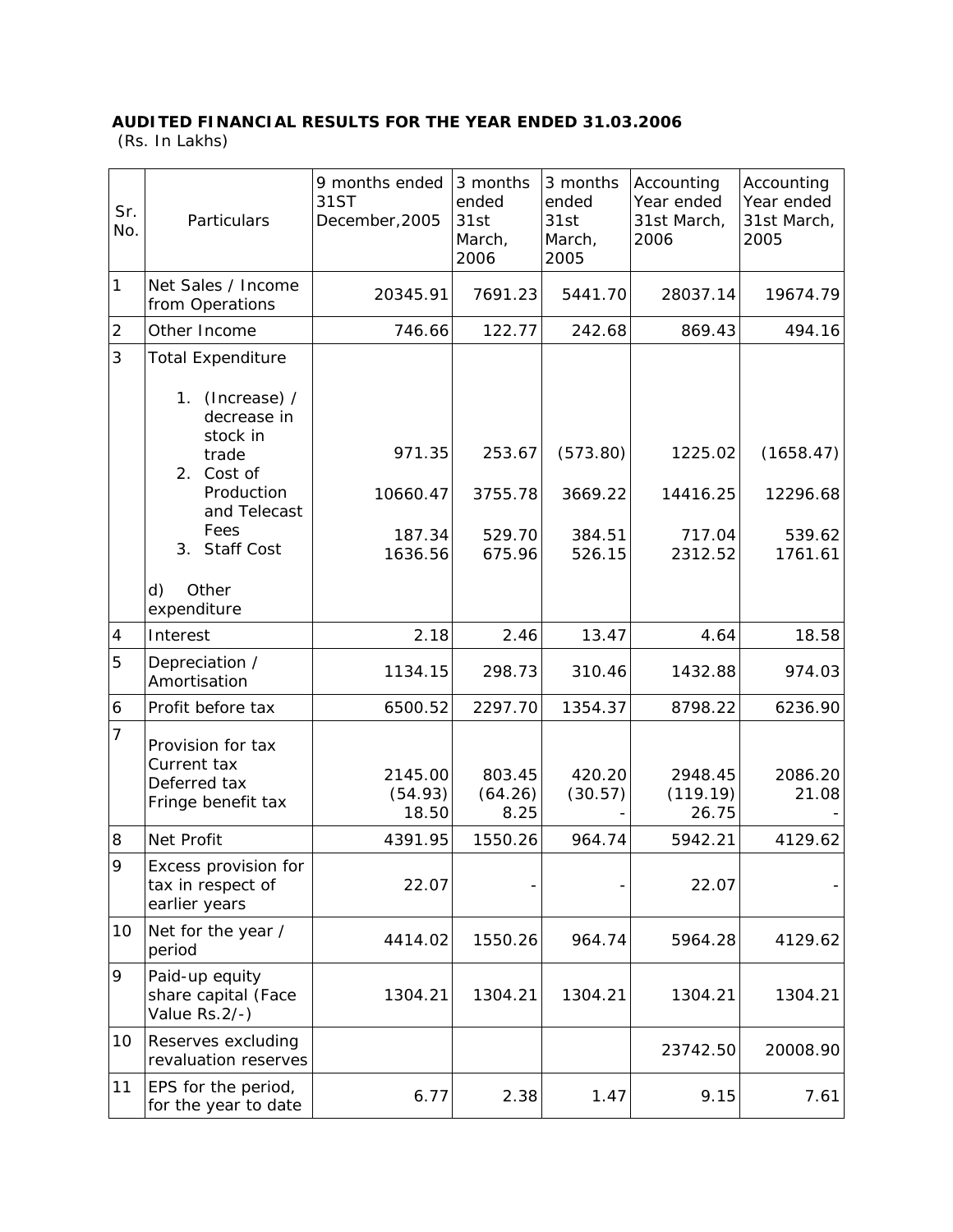|    | and for the previous<br>year (not<br>annualised)                                                        |       |       |                                     |                   |                   |
|----|---------------------------------------------------------------------------------------------------------|-------|-------|-------------------------------------|-------------------|-------------------|
| 12 | Aggregate of Non-<br>promoter<br>Shareholding:<br>- Number of shares<br>- Percentage of<br>Shareholding | 58.18 | 58.18 | 37939393 37941723 37943693<br>58.19 | 37941723<br>58.18 | 37943693<br>58.19 |

## **Segment wise Revenue, Results and Capital Employed (Rs. In Lakhs)**

| Particulars    |                                                            | <b>Nine</b><br>months<br>ended | Quarter ended          |                    | Year<br>ended         | Year<br>ended         |
|----------------|------------------------------------------------------------|--------------------------------|------------------------|--------------------|-----------------------|-----------------------|
|                |                                                            | 31st<br>December,<br>2005      | 31st<br>March,<br>2006 | 31st March<br>2005 | 31st<br>March<br>2006 | 31st<br>March<br>2005 |
| 1              | Segment Revenue<br>a)Commissioned Programs                 | 16557.64                       | 6941.59                | 4591.50            | 23499.23              | 16481.98              |
|                | b) Sponsored Programs                                      | 2731.50                        | 724.65                 | 850.20             | 3456.15               | 3192.81               |
|                | c) Others                                                  | 1056.77                        | 24.99                  |                    | 1081.76               |                       |
|                | Total                                                      | 20345.91                       | 7691.23                | 5441.70            | 28037.14              | 19674.79              |
|                | Less: Inter segment revenue                                | $\frac{1}{2}$                  |                        |                    |                       |                       |
|                | Total Net Sales / Income from<br>Operations                | 20345.91                       | 7691.23                | 5441.70            |                       | 28037.14 19674.79     |
| $\overline{2}$ | <b>Segment Results</b>                                     |                                |                        |                    |                       |                       |
|                | Profit before tax and interest<br>from each segment        |                                |                        |                    |                       |                       |
|                | a) Commissioned Programs                                   | 7774.84                        | 3325.60                | 1982.07            | 11100.44 7419.15      |                       |
|                | b) Sponsored Programs                                      | 565.82                         | 128.12                 | 130.26             | 693.94                | 777.74                |
|                | c) Others                                                  | (297.57)                       | (93.91)                |                    | (391.48)              |                       |
|                | Total                                                      | 8043.09                        | 3359.81                | 2112.33            | 11402.90 8196.89      |                       |
|                | Add: (i) Other Income                                      | 402.00                         | 104.29                 | 175.35             | 506.29                | 426.83                |
|                | Total                                                      | 8445.09                        | 3464.10                | 2287.68            | 11909.19              | 8623.72               |
|                | Less: (i) Interest                                         | 2.18                           | 2.46                   | 13.47              | 4.64                  | 18.58                 |
|                | (ii) Other unallocable<br>expenditure                      | 1942.39                        | 1163.94                | 919.84             | 3106.33               | 2368.24               |
|                | Total Profit before tax                                    | 6500.52                        | 2297.70                | 1354.37            | 8798.22               | 6236.90               |
| 3              | Capital Employed (Segment<br>assets - Segment liabilities) |                                |                        |                    |                       |                       |
|                | a) Commissioned Programs                                   | 8094.83                        | 7864.71                | 6494.44            | 7864.71               | 6494.44               |
|                | b) Sponsored Programs                                      | 1441.15                        | 1186.05                | 1399.67            | 1186.05               | 1399.67               |